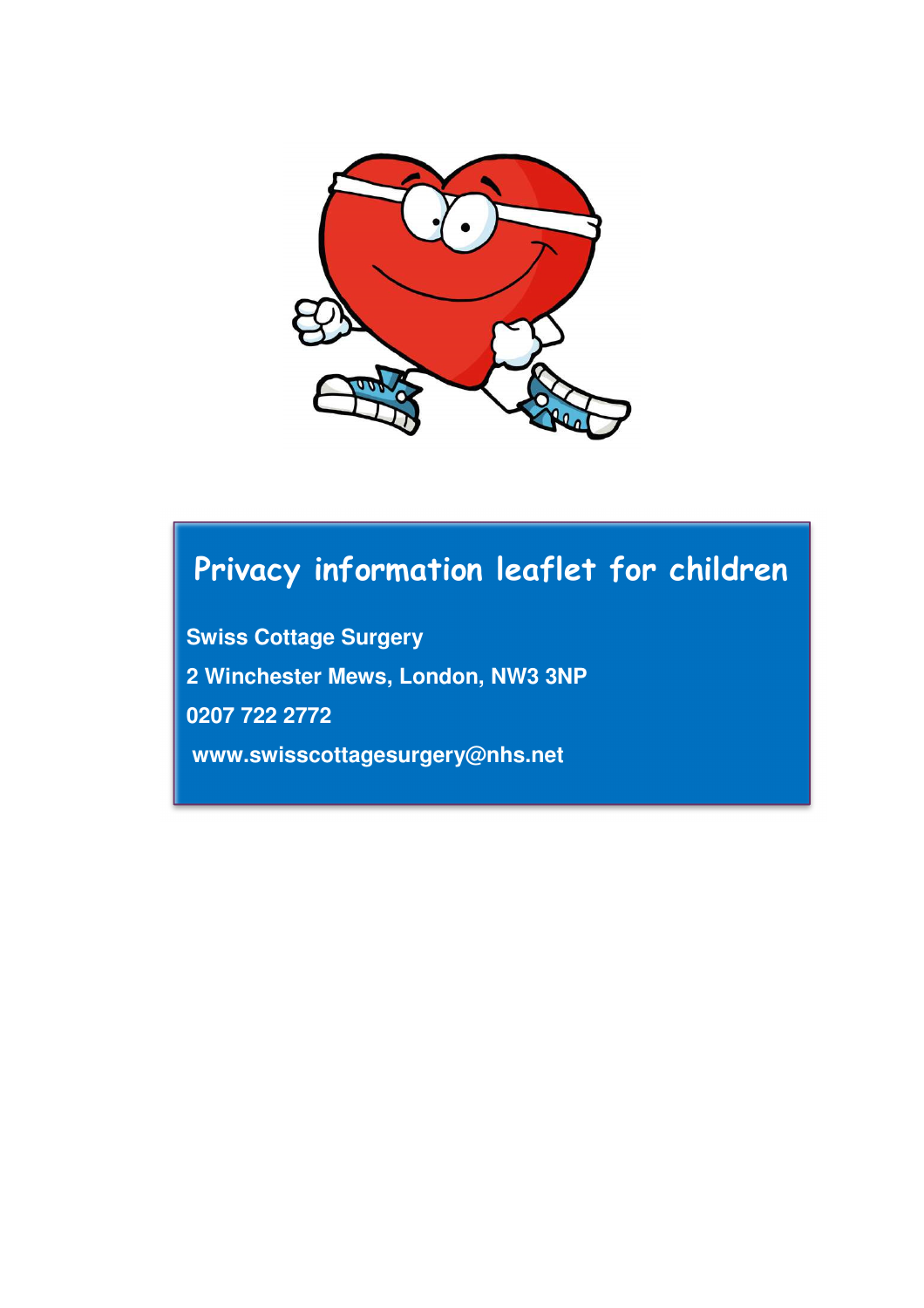## What is a privacy notice?

A privacy notice helps your doctor's surgery tell you how it uses information it has about you, like your name, address, date of birth and all of the notes the doctor or nurse makes about you in your healthcare record.

#### Why do we need one?

Your doctor's surgery needs a privacy notice to make sure it meets the legal requirements which are written in a new document called the General Data Protection Regulation (or GDPR for short).

#### What is the GDPR?

What a great question! The GDPR is a new document that helps your doctor's surgery keep the information about you secure. It's new and will be introduced on the 25<sup>th</sup> May 2018, making sure that your doctor, nurse and any other staff at the practice follow the rules and keep your information safe.

#### How do you know about our privacy notice?

At your surgery, we have posters in our waiting room and leaflets to give to children and adults and we also have lots of information about privacy on our website, telling you how we use the information we have about you.

What information do we collect about you?

Don't worry; we only collect the information we need to help us keep you healthy – such as your name, address, information about your parents or guardians, records of appointments, visits, telephone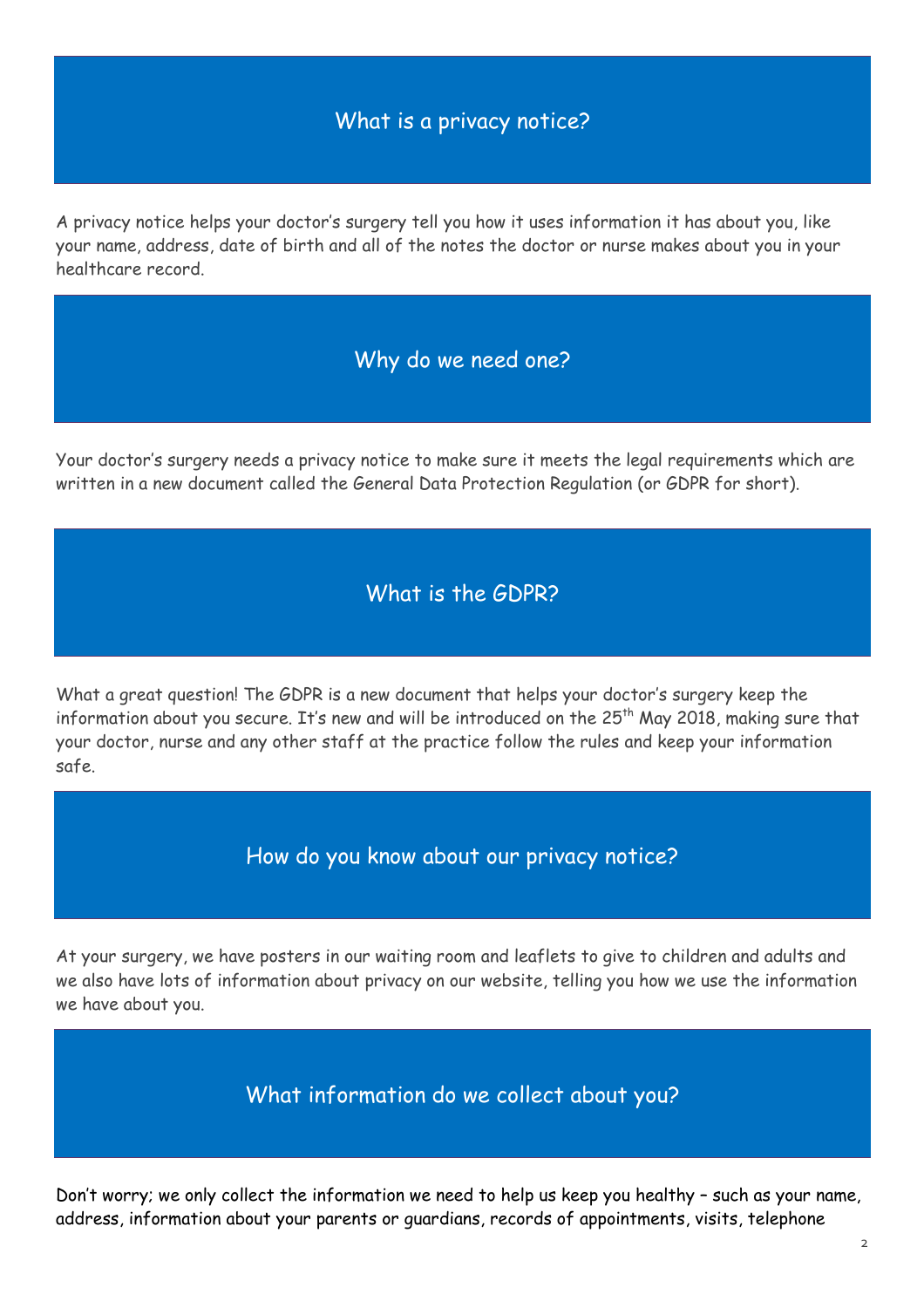calls, your health record, treatment and medicines, test results, X-rays and any other information to enable us to care for you.

## How do we use your information?

Another great question! Your information is taken to help us provide your care. But we might need to share this information with other medical teams, such as hospitals, if you need to been seen by a special doctor or sent for an X-ray. Your doctor's surgery may be asked to help with exciting medical research; but don't worry, we will always ask you, or your parents or adults with parental responsibility, if it's okay to share your information.

## How do we keep your information private?

Well, your doctor's surgery knows that it is very important to protect the information we have about you. We make sure we follow the rules that are written in the GDPR and other important rule books.

## What if I've got a long-term medical problem?

If you have a long-term medical problem then we know it is important to make sure your information is shared with other healthcare workers to help them help you, making sure you get the care you need when you need it!

#### Don't want to share?

All of our patients, no matter what their age, can say that they don't want to share their information. If you're under 16 this is something which your parents or adults with parental responsibility will have to decide. They can get more information from a member of staff at the surgery, who can also explain what this means to you.